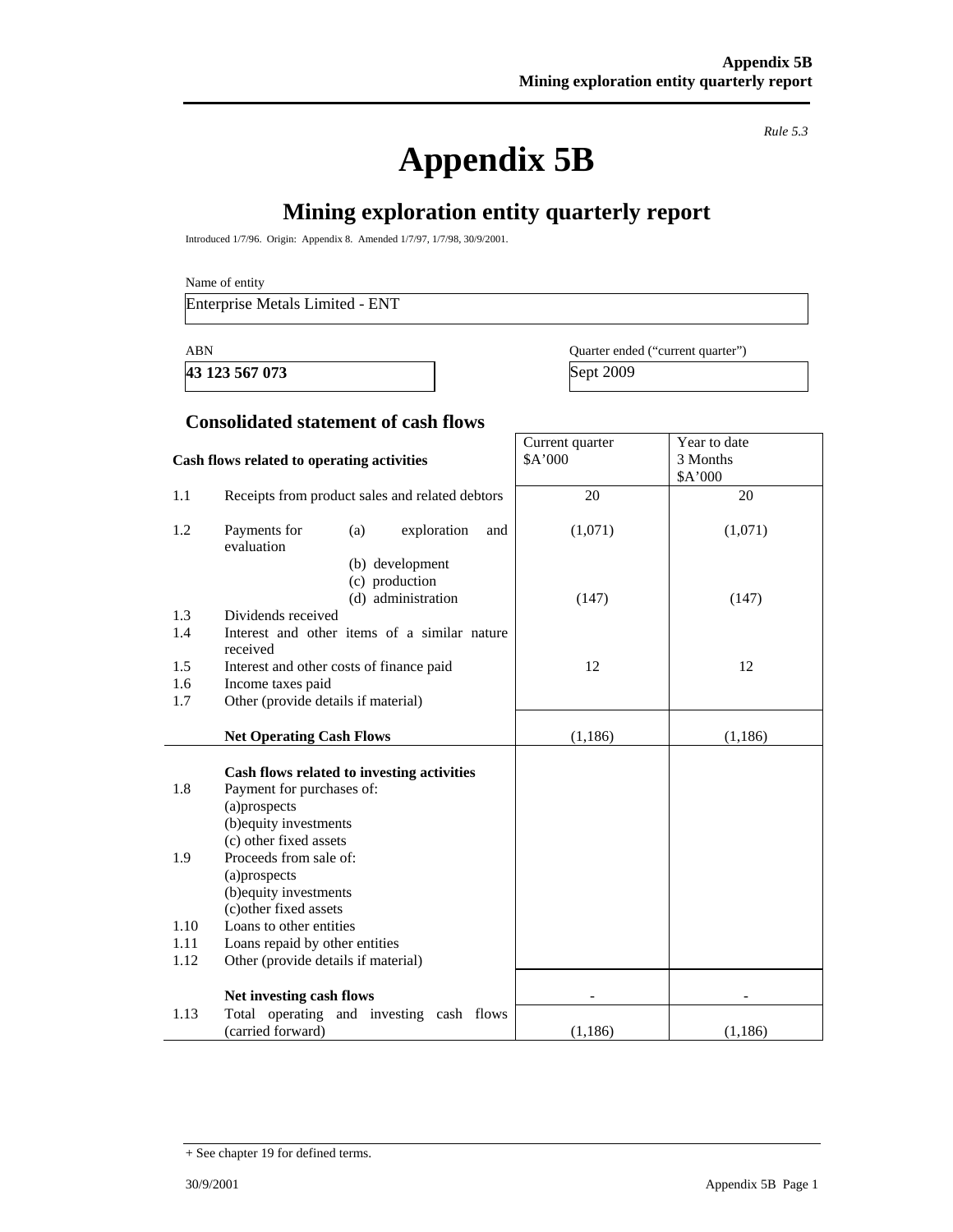| 1.13         | Total operating and investing cash flows<br>(brought forward)                                               | (1,186) | (1,186) |
|--------------|-------------------------------------------------------------------------------------------------------------|---------|---------|
|              |                                                                                                             |         |         |
| 1.14         | Cash flows related to financing activities<br>Proceeds from issues of shares, options, etc. net<br>of costs | 2,139   | 2,139   |
| 1.15         | Proceeds from sale of forfeited shares                                                                      |         |         |
| 1.16         | Proceeds from borrowings                                                                                    |         |         |
| 1.17         | Repayment of borrowings                                                                                     |         |         |
| 1.18         | Dividends paid                                                                                              |         |         |
| 1.19         | Other (provide details if material)                                                                         |         |         |
|              | Net financing cash flows                                                                                    | 2,139   | 2,139   |
|              | Net increase (decrease) in cash held                                                                        | 953     | 953     |
| 1.20<br>1.21 | Cash at beginning of quarter/year to date<br>Exchange rate adjustments to item 1.20                         | 1,006   | 1,006   |
| 1.22         | Cash at end of quarter                                                                                      | 1,959   | 1,959   |

### **Payments to directors of the entity and associates of the directors Payments to related entities of the entity and associates of the related entities**

|      |                                                                  | Current quarter<br>\$A'000 |
|------|------------------------------------------------------------------|----------------------------|
| 1.23 | Aggregate amount of payments to the parties included in item 1.2 | 462                        |
| 1.24 | Aggregate amount of loans to the parties included in item 1.10   |                            |

1.25 Explanation necessary for an understanding of the transactions

\$32,000 paid to Directors for Director and Consulting Fees \$429,694 paid to XServ Pty Ltd – a geological consulting company related to Mr Dermot Ryan a Director of Enterprise

#### **Non-cash financing and investing activities**

2.1 Details of financing and investing transactions which have had a material effect on consolidated assets and liabilities but did not involve cash flows

2.2 Details of outlays made by other entities to establish or increase their share in projects in which the reporting entity has an interest

<sup>+</sup> See chapter 19 for defined terms.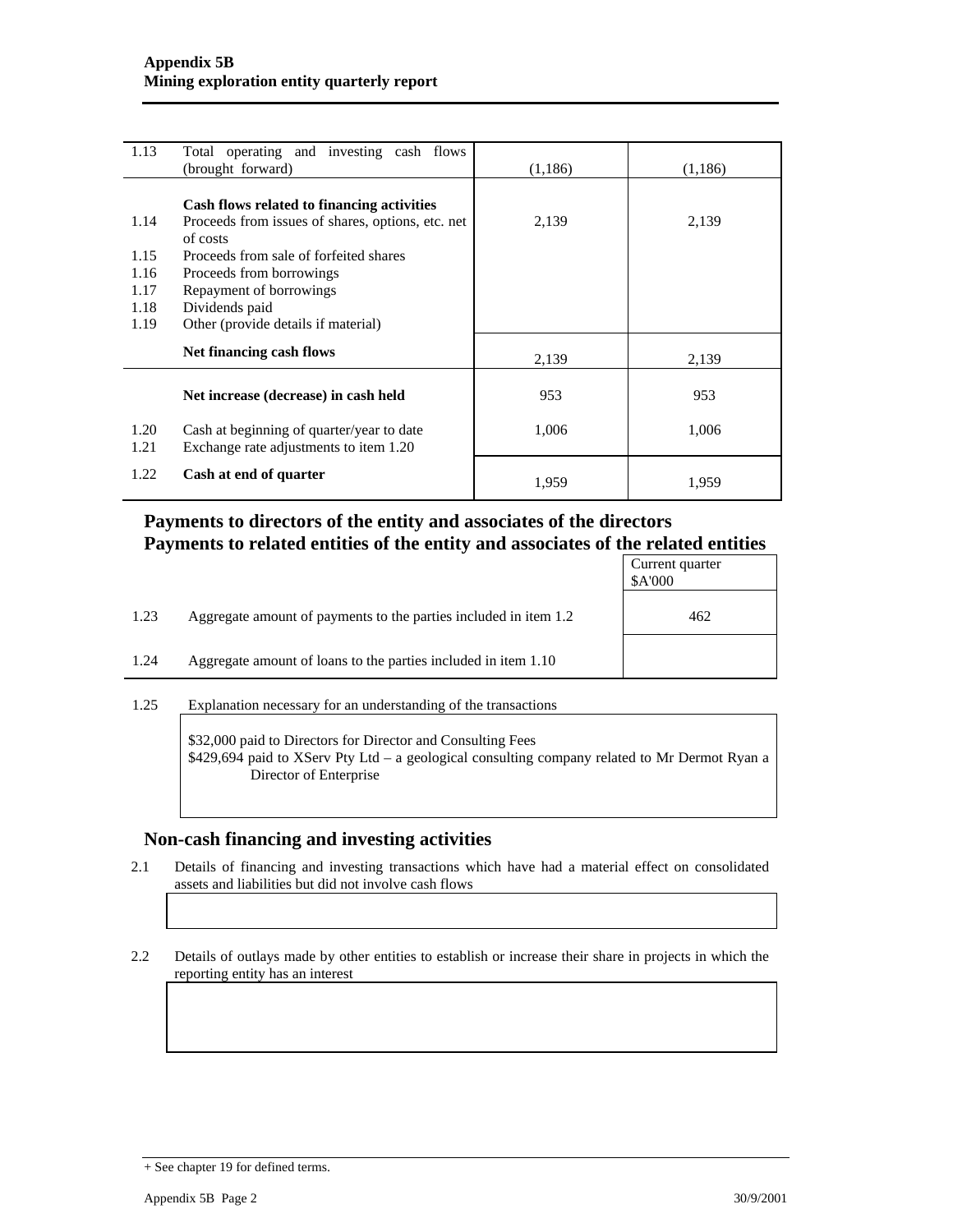### **Financing facilities available**

*Add notes as necessary for an understanding of the position.* 

|     |                             | Amount available<br>\$A'000 | Amount used<br>\$A'000 |
|-----|-----------------------------|-----------------------------|------------------------|
| 3.1 | Loan facilities             |                             |                        |
| 3.2 | Credit standby arrangements |                             |                        |

## **Estimated cash outflows for next quarter**

| 4.1 | Exploration and evaluation | \$A'000 |
|-----|----------------------------|---------|
| 4.2 | Development                | 750     |
|     | <b>Total</b>               | 750     |

# **Reconciliation of cash**

| Reconciliation of cash at the end of the quarter (as<br>shown in the consolidated statement of cash flows) to<br>the related items in the accounts is as follows. |                                                  | Current quarter<br>A'000 | Previous quarter<br>A'000 |
|-------------------------------------------------------------------------------------------------------------------------------------------------------------------|--------------------------------------------------|--------------------------|---------------------------|
| 5.1                                                                                                                                                               | Cash on hand and at bank                         | 256                      | 28                        |
| 5.2                                                                                                                                                               | Deposits at call                                 | 1,703                    | 978                       |
| 5.3                                                                                                                                                               | Bank overdraft                                   |                          |                           |
| 5.4                                                                                                                                                               | Other (provide details)                          |                          |                           |
|                                                                                                                                                                   | <b>Total: cash at end of quarter</b> (item 1.22) | 1.959                    | 1,006                     |

## **Changes in interests in mining tenements**

| 6.1 | Interests in mining<br>tenements relinquished,<br>reduced or lapsed | <b>Tenement</b><br>reference | Nature of interest<br>(note (2)) | Interest at<br>beginning<br>of quarter | Interest at<br>end of<br>quarter |
|-----|---------------------------------------------------------------------|------------------------------|----------------------------------|----------------------------------------|----------------------------------|
|     | Surrendered                                                         | E51/1019                     |                                  | 100%                                   | 0%                               |
|     | <b>Application Withdrawn</b>                                        | E51/1167                     |                                  | 100%                                   | 0%                               |
|     | <b>Application Withdrawn</b>                                        | E53/1483                     |                                  | 100%                                   | 0%                               |
|     | <b>Application Withdrawn</b>                                        | P51/2518                     |                                  | 100%                                   | 0%                               |

| 6.2 | Interests in mining<br>tenements acquired | Tenement<br>reference | Current Registered Holder,<br>and acquired from: | Interest at<br>beginning<br>of quarter | Interest at<br>end of<br>quarter |
|-----|-------------------------------------------|-----------------------|--------------------------------------------------|----------------------------------------|----------------------------------|
|     | Application                               | E36/0722              | Enterprise Metals Ltd                            | 0%                                     | 100%                             |
|     | Application                               | E37/1024              | Enterprise Metals Ltd                            | 0%                                     | 100%                             |
|     | Application                               | E37/1025              | Enterprise Metals Ltd                            | 0%                                     | 100%                             |

<sup>+</sup> See chapter 19 for defined terms.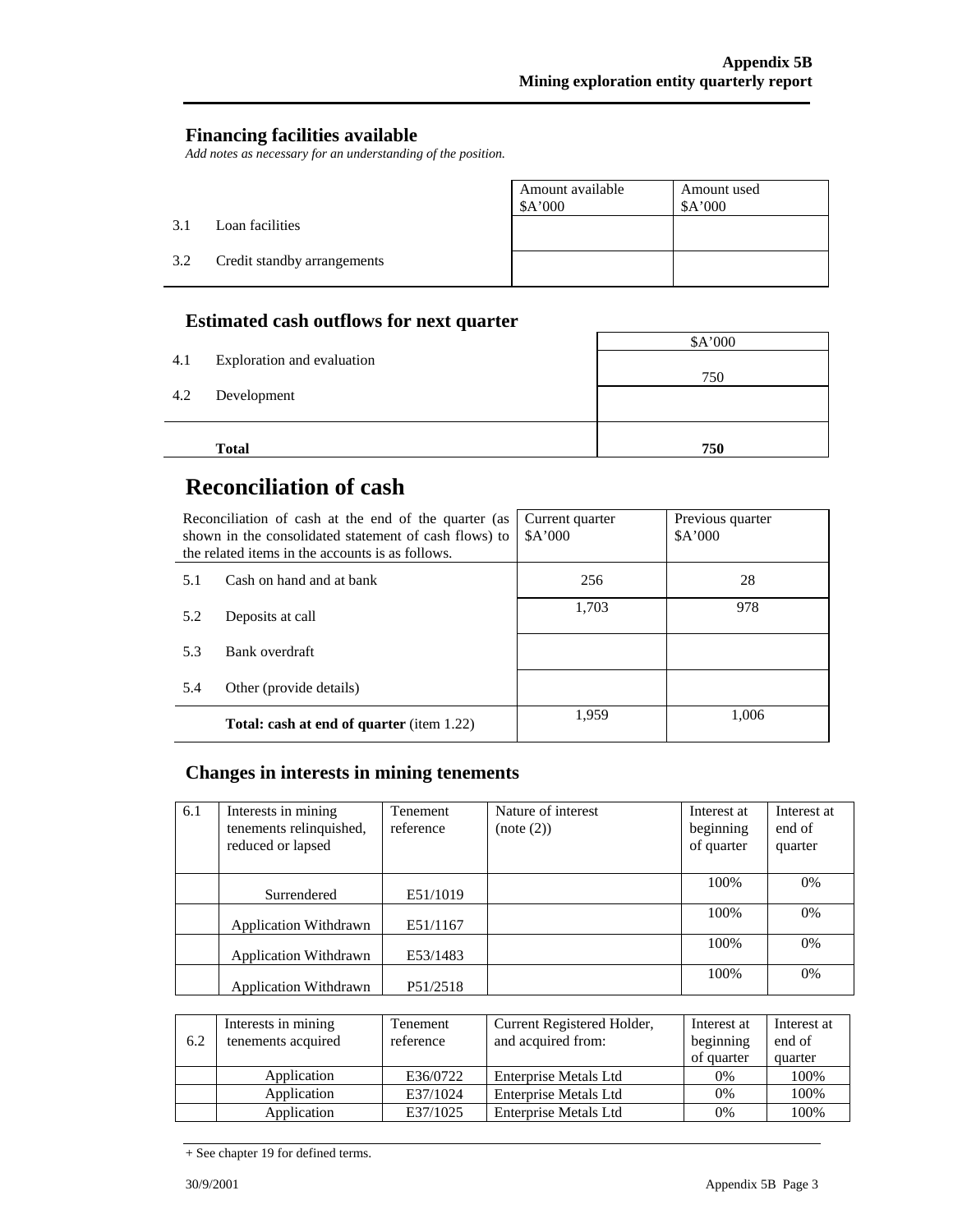| Application | E37/1029 | Enterprise Metals Ltd | 0%    | 100% |
|-------------|----------|-----------------------|-------|------|
| Application | E37/1030 | Enterprise Metals Ltd | 0%    | 100% |
| Application | E37/1031 | Enterprise Metals Ltd | $0\%$ | 100% |
| Application | E36/0722 | Enterprise Metals Ltd | 0%    | 100% |
| Application | E37/1024 | Enterprise Metals Ltd | 0%    | 100% |

#### **Issued and quoted securities at end of current quarter**

*Description includes rate of interest and any redemption or conversion rights together with prices and dates.* 

|     |                                    | Total number | Number quoted | Issue price per<br>security (see note<br>$3)$ (cents) | Amount paid up per<br>security (see note 3)<br>(cents) |
|-----|------------------------------------|--------------|---------------|-------------------------------------------------------|--------------------------------------------------------|
| 7.1 | <b>Preference</b>                  |              |               |                                                       |                                                        |
|     | <i><b>*securities</b></i>          |              |               |                                                       |                                                        |
|     | (description)                      |              |               |                                                       |                                                        |
| 7.2 | Changes during                     |              |               |                                                       |                                                        |
|     | quarter                            |              |               |                                                       |                                                        |
|     | (a) Increases                      |              |               |                                                       |                                                        |
|     | through issues                     |              |               |                                                       |                                                        |
|     | (b) Decreases                      |              |               |                                                       |                                                        |
|     | through returns                    |              |               |                                                       |                                                        |
|     | of capital, buy-                   |              |               |                                                       |                                                        |
|     | backs,                             |              |               |                                                       |                                                        |
| 7.3 | redemptions<br>+Ordinary           |              |               |                                                       |                                                        |
|     | securities                         | 91,086,243   | 91,086,243    |                                                       |                                                        |
|     |                                    |              |               |                                                       |                                                        |
| 7.4 | Changes during                     |              |               |                                                       |                                                        |
|     | quarter                            |              |               |                                                       |                                                        |
|     | (a) Increases                      | 16,209,743   | 16,209,743    |                                                       |                                                        |
|     | through issues                     |              |               |                                                       |                                                        |
|     | (b) Decreases                      |              |               |                                                       |                                                        |
|     | through returns                    |              |               |                                                       |                                                        |
|     | of capital, buy-<br>backs          |              |               |                                                       |                                                        |
| 7.5 | <sup>+</sup> Convertible           |              |               |                                                       |                                                        |
|     | debt securities                    |              |               |                                                       |                                                        |
|     | (description)                      |              |               |                                                       |                                                        |
| 7.6 | Changes during                     |              |               |                                                       |                                                        |
|     | quarter                            |              |               |                                                       |                                                        |
|     | (a) Increases                      |              |               |                                                       |                                                        |
|     | through issues                     |              |               |                                                       |                                                        |
|     | (b) Decreases                      |              |               |                                                       |                                                        |
|     | through                            |              |               |                                                       |                                                        |
|     | securities                         |              |               |                                                       |                                                        |
|     | matured,                           |              |               |                                                       |                                                        |
|     | converted                          |              |               |                                                       |                                                        |
| 7.7 | <b>Options</b><br>(description and |              |               | Exercise price                                        | Expiry date                                            |
|     | conversion                         | 2,000,000    |               | 25 cents                                              | 31 Dec 2009                                            |
|     | factor)                            | 3,000,000    |               | 25 cents                                              | 22 Nov 2012                                            |
|     |                                    | 2,500,000    |               | 50 cents                                              | 30 June 2013                                           |
| 7.8 | Issued during                      | 16,209,743   | 16,209,743    | 25 cents                                              | 20 June 2012                                           |
|     | quarter                            |              |               |                                                       |                                                        |
| 7.9 | <b>Exercised</b> during            |              |               |                                                       |                                                        |
|     | quarter                            |              |               |                                                       |                                                        |

<sup>+</sup> See chapter 19 for defined terms.